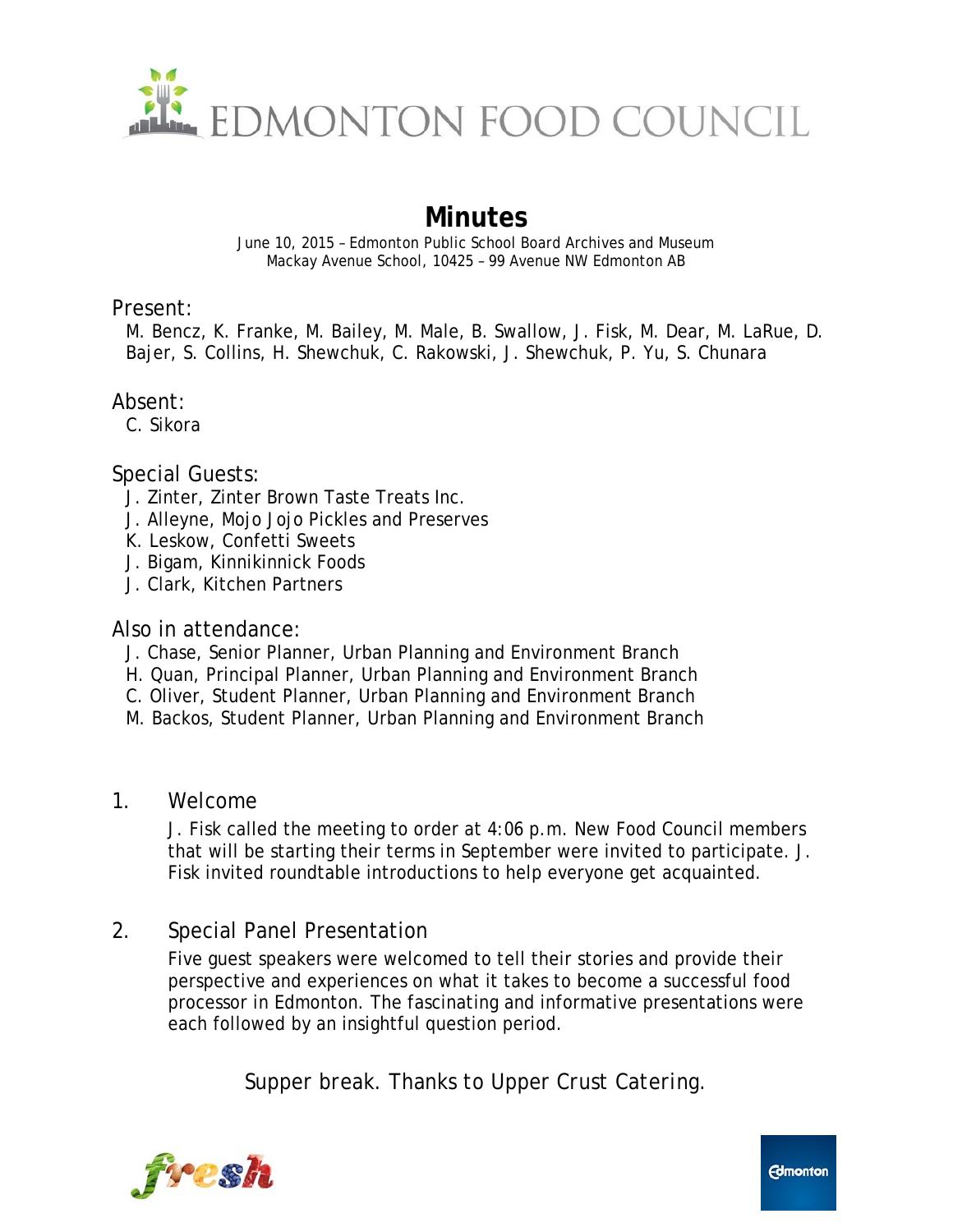

# 3. Approval of previous Minutes – STANDING ITEM

Due to an omission in the meeting package, the previous Minutes were not included and therefore could not be approved. J. Fisk recommended that the previous Minutes for March as well as the Minutes for this June meeting be approved via email, given the turnover of members and the summer break. Everyone agreed with the proposal.

**ACTION:** H. Quan committed to sending out the Minutes to everyone via email.

# 4. News and sharing – STANDING ITEM Members took turns sharing relevant news and information with the group.

#### 5. Governance Committee Report

J. Fisk introduced the report attached to the meeting package. There were a number of items for discussion and consideration, including member term lengths, Co-Chair positions, and Terms of Reference.

A motion was made by M. Male to accept the term lengths assigned to each member as listed in the report. The motion was seconded by M. Bencz. All members voted in favor and the motion was carried.

Discussion on the issue of Co-Chairs succession led to questions about ideal length of terms for Co-Chair, the process for selection and the continuity of leadership. Since there were a few items that needed further exploration, it was agreed that it would be best to have the Governance Committee review those items in September and return with recommendations to the Food Council, including a revision of the Terms of Reference that would include all of the final changes needed.

**ACTION:** H. Quan agreed to coordinate the Governance Committee to handle this action item.

A special thank you on behalf of everyone was extended to the two departing Co-Chairs for their leadership, commitment and extra hours of work in service to the Food Council.

# 6. Measurement Working Group Report

M. Bailey introduced the item and invited the Working Group to present the report. M. Dear discussed the update with contributions from B. Swallow.



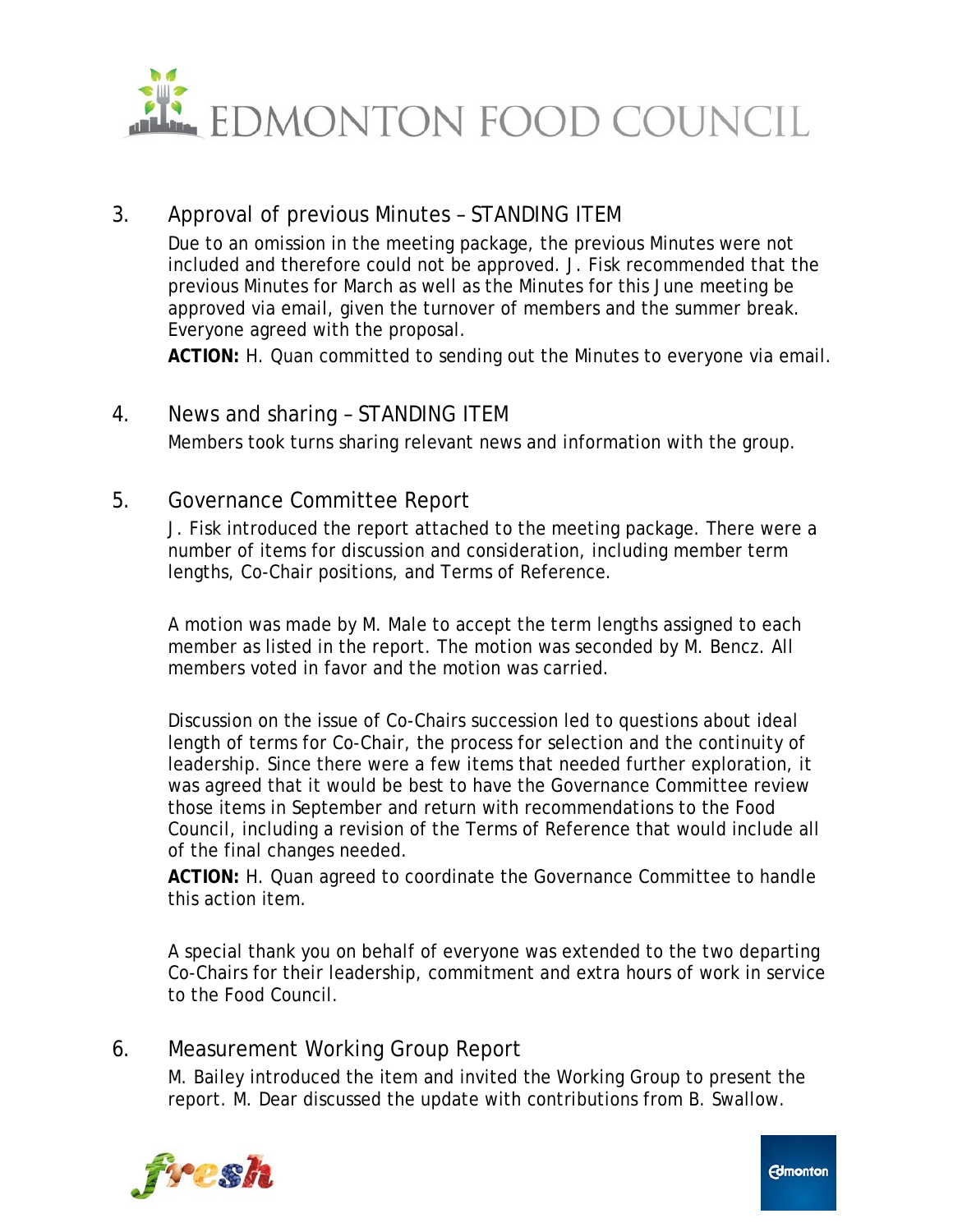

Recommendations from the report were presented for discussion and approval. After thorough discussion on the proposed recommendations, it was agreed that the language of the recommendations needed revisions in order to avoid role confusion between Administration and the Food Council.

**ACTION:** The Working Group agreed to make changes to the recommendations to reflect the concerns brought up in the discussion and return with new recommendations in September.

# 7. *fresh* Implementation Update – STANDING ITEM

H. Quan delivered the update on the implementation activities of *fresh* and the relevant changes since the last update. Time was provided for Food Council members to ask questions for clarification and discuss possible future direction of the work under *fresh*. A question arose about the protocol for the Food Council to speak at City Council meetings, in the context of the upcoming zoning bylaw amendment. There was not a clear answer to this question.

**ACTION:** H. Quan agreed to consult with the Office of the City Clerk and provide an answer to the Food Council prior to the amendment appearing before City Council.

# 8. Vacant Lots Inventory – Follow up from March meeting

C. Oliver and M. Backos presented a report that assessed the scope and resources required to implement a vacant lot inventory project for the purposes of enabling more urban agriculture in the city. The detailed report provided a number of options, considerations and a recommendation based on the Edmonton context. Several questions were posed to Food Council members to seek their input and advice on how to move forward and implement the project. Among the guidance provided were to include additional focus group conversations, to consider broadening lot criteria used for searching the inventory, and to move forward with the recommended option from the report. **ACTION:** C. Oliver and M. Backos agreed to submit a proposal with the suggestions from the Food Council to Administration to fund the project.

# 9. EFC website and AFC website

Due to time constraints, this item was tabled until September. H. Quan encouraged members to review the AFC website before September.

# 10. September meeting date